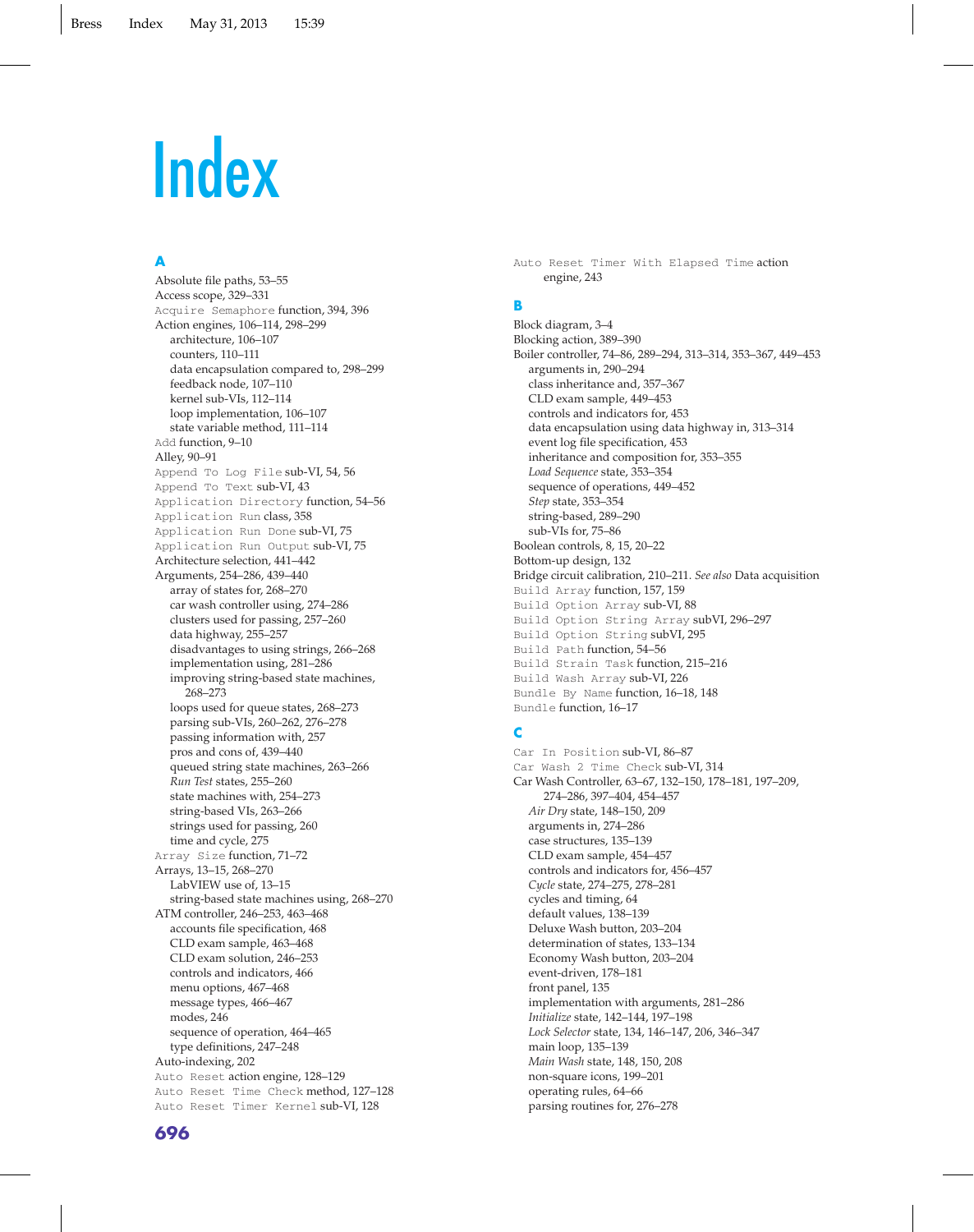producer–consumer, 397–404 proximity switches, 137 purchase options, 63–64 purchase selector, 203–206 queue reference wire, 197–199 queued, 197–209 queues and event structures in, 20–203 race conditions, 397–404 *Rinse* state, 134, 149–150, 208 semaphores and, 402–404 sequence of operation, 455–456 *Shutdown* state, 140–141, 151, 198 *Soap Application* state, 148–149, 207 state enumerated constant, 97–98, 134–135 state machine applied to, 132–150, 178–181, 197–209 state transition diagram of, 66–67 state transitions for, 134 STOP button, 139–142, 180–181, 203–206 *Switch When Pressed* buttons, 203–204 task, 63, 454 time and cycle arguments, 275 *Underbody Wash* state, 147–149, 206–207 *Unlock Selector* state, 145, 201 user events and, 400–401 *Wait* state, 134, 145–146, 178–179 Car Wash Cycle Data Highway sub-VI, 299–301 Car Wash Cycle Timer Class sub-VI, 309–310 Car Wash Lamp Map subVI, 279–280 Car Wash Switch Map subVI, 278–279 Car Wash Timer Kernel sub-VI, 121–122 Car Wash Timer sub-VI, 124 Car wash timer, 115–124 action engine icon and front panel, 117–118 feedback node implementation for, 123–124 functions of, 116 inputs of, 116 kernel sub VIs, 121–124 loop implementation for, 123 outputs of, 117 *Reset Timer* action, 120, 122 state variable approach for, 115–116 state variable storage, 123–124 *Timecheck* action, 118–119, 121 Car wash 2 controller, 86–89, 125–126, 294–297, 314–315, 348–351, 454–457 arguments in, 294–297 class inheritance and, 348–351 CLD exam sample, 454–457 controls and indicators for, 456–457 data encapsulation for, 314–315 mapping sub-VIs for, 296–297 sequence of operation, 455–456 sub VIs for, 86–89 timers, 125–126, 314–315 Car Wash2 Timer Kernel sub-VI, 125 Car Wash2 Timer sub-VI, 126 Case structures, 20–24 Certified LabVIEW Developer (CLD) exam, *see* CLD exam Character Array To String sub-VI, 435 Child classes, 317–318, 332–333 Class diagrams, 318–320 Class library (.lvclass), 322, 331–332

Classes, 302–212, 316–347, 440 access scope, 329–331 child classes, 318, 332–333 class library features, 331–332 class relationships with, 316–319 composition, 316–347 creating, 303–304, 320–321 data encapsulation using, 302–212 data member access sub-VIs, 321–324 dynamic dispatch sub-VIs, 319–320, 324–326 dynamic loading, 342–345 factory method, 338–341 inheritance, 316–647 LabVIEW use and importance of, 347 objects and, 302–212 override VIs, 319–320, 333–338 patterns, 338–341 pros and cons of state machines using, 440 static dispatch sub-VIs, 319–320, 327–329 CLD exam, 231–238, 444–468 ATM controller, 246–253, 463–468 block diagram documentation, 232–234 boiler controller, 449–453 car wash controller 2, 454–457 controls and indicators, 447, 453, 456–457, 461–462, 466 front panel documentation, 232–233 functionality, 235–236 grading criteria, 231–232 practicing for, 238 preparing for, 236–237 security system, 446–448 sprinkler controller, 458–462 style, 234–235 time management during, 237–238 traffic light controller, 444–445 VI documentation, 232–233 Clean Up Folder.vi, 11–13, 25–27, 39–42 Clear Error Code sub-VI, 226 Clear Errors function, 227 Close File function, 46–47 Close Reference function, 158 Cluster references, 158–161 Cluster To Array function, 71–72 Clusters, 15–18, 20–24, 257–260 arguments passed using, 257–260 bundling functions, 16–18 case structures, 20–24 data types, 15 error, 15, 20–24 unbundling functions, 15–17 Coercion dots, 7–8 Composition, 316–347. *See also* Inheritance Compound Arithmetic function, 83–84 Concatenate Strings function, 45–47 *Concatenating* tunnel mode, 33–34 Conditional Acquire Semaphore sub-VI, 404–406 Conditional Release Semaphore sub-VI, 407 *Conditional* tunnel mode, 33–34 Conditional Write To Log File sub-VI, 357–358 Connector pane, 17–20 Consumer loop error, 375–377 Control references, 154–158, 161–163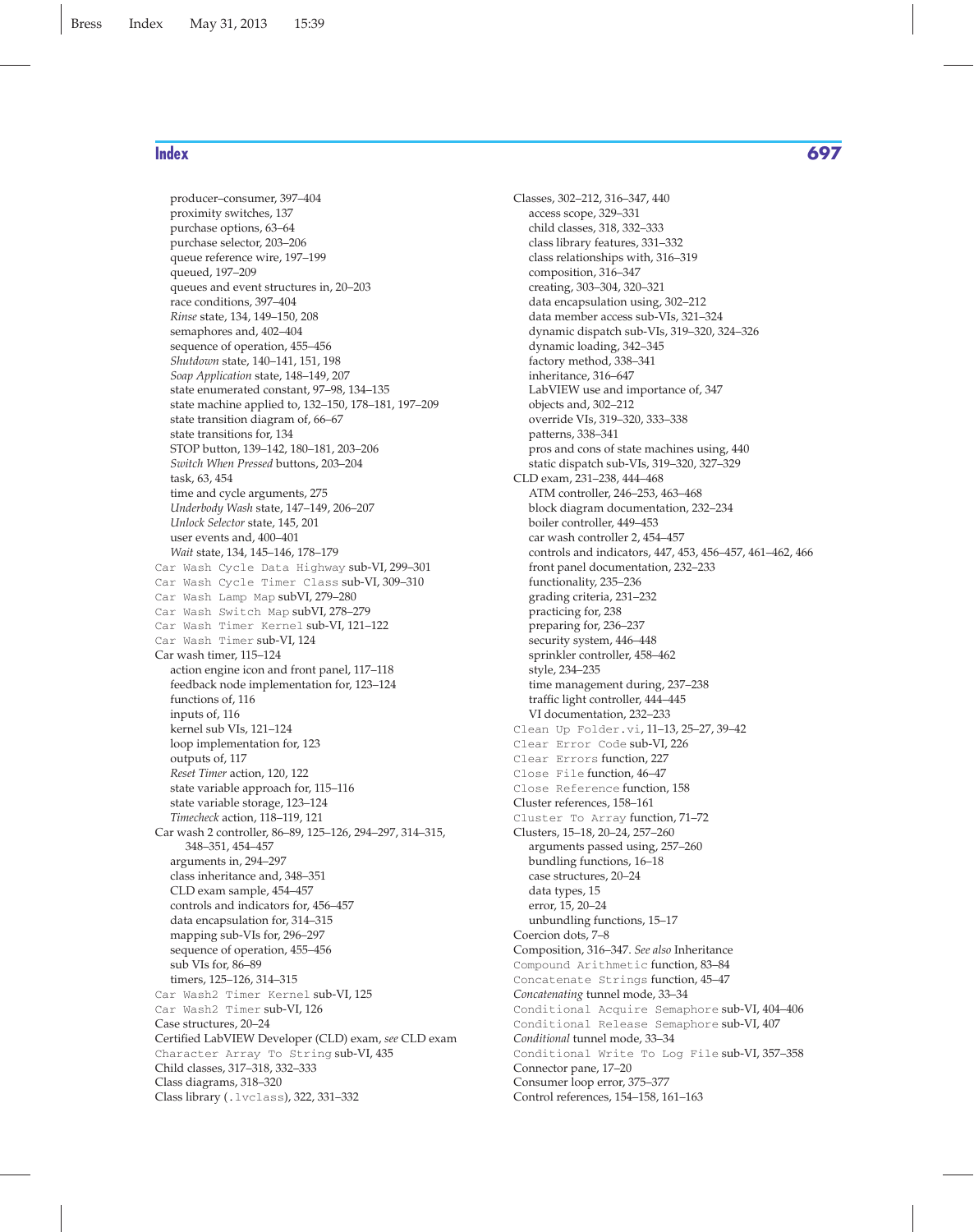Controls, 4–8, 11–17, 142–144 arrays, 13–15 Boolean, 8, 15 clusters, 15–17 enumerated, 12 folder paths, 11–12 icons as, 5–6 reinitializing, 142–144 terminals as, 5–7 type definitions, 12–13 *Controls[]* property, 158–159, 161–163 Counters, action engines, 110–111 Create Enter Button Next State sub-VI, 252–253 Create Log String sub-VI, 52–53 Create State and Argument String sub-VI, 433–434 Create User Event function, 377–379 Cycle class, 320–347 Cycle Factory sub-VI, 338–341 Cycle Time Check method, 328, 330

#### **D**

DAQmx Clear Task function, 215 DAQmx Create Channel function, 214 DAQmx Create Task function, 214 DAQmx functions, 212–216 DAQmx Perform Bridge Offset Nulling Calibration function, 216 DAQmx Perform Shunt Calibration (Strain) function, 216 DAQmx Read function, 216 DAQmx Timing function, 215 Data accessor methods, 418–419 Data acquisition (DAQ), 48–49, 210–223 bridge circuit calibration using, 210–211 *Build DAQ Task* state, 218 building the task, 214–216 *Calibrate* state, 220–221 DAQmx functions, 212–216 functional specification, 212 *Initialize* state, 217–218 LabVIEW use of, 48–49, 212 Multitest.vi development, 217–223 *Null* state, 220 *Read strain* state, 221–222 read/write configuration cluster to XML file, 228–229 *Shutdown* state, 217–219 state transition diagram for, 212–214 strain gage measurement using, 210–211 write strain data to output file, 229–230 Data encapsulation, 298–312 action engines compared to, 298–299 classes, 302–212 data highways and, 299–302 methods, 306–309 objects, 302–312 static dispatches, 304–307 Data highway, 91, 255–257, 299–302 arguments and, 255–257 data encapsulation and, 299–302 Data member access sub-VIs, 321–324

Data Over Limit sub-VI, 51 Data value references, 413–418 Dataflow, 2, 8–11, 42–43 execution, 8–11 LabVIEW programming and, 2 parallel operations of, 11 passing data by reference, 42–43 Deadlock, 404–408 Default values, 138–139 Delete Data Value Reference function, 414–415 Delete From Array function, 290–291 Delete function, 25–27 Deposit sub-VI, 251 Dequeue Element function, 185, 187, 189 Dequeue Element sub-VI, 421–423 Dequeue–requeue sequences, 401 Destroy User Event function, 383 Diff Status Arrays sub-VI, 129–130 *Disable* property node, 145–146 Dispatch methods, 304–307, 319–320, 324–329 dynamic, 319–320, 324–326 static, 304–307, 319–320, 327–329 Documentation, 11–13, 232–234 block diagrams, 232–234 CLD exams, 231–232–324 front panels, 232–233 LabVIEW VIs for, 11–13, 232–233 Dynamic dispatch sub-VIs, 319–320, 324–326 Dynamic loading, 342–345

#### **E**

Economy Wash button, 203–204 Enqueue At Opposite End and Set Switch sub-VI, 424–425 Enqueue Element At Opposite End function, 185, 188, 195 Enqueue Element function, 185, 187, 192–193, 202 Enqueue Element sub-VI, 422–423 Enumerated controls, 12–13, 21–22, 25–26 Error cluster, 15, 20–24 Error Cluster From Error Code function, 267 Error handling, 21–25, 35–39, 42, 385–386 error trapping strategy, 35–36 error wires, 21–23, 42 loops for error detection, 36–38 merging errors, 38–39 producer–consumer state machines, 385–386 sub-VI template for, 24–25 Error Prone sub-VI, 36, 38–39 Error Ring constant, 93 Error shift register, 91, 99 Error wires, 21–23, 42 Errors in producer–consumer state machines, 373–377 Event-driven state machines, 167–181, 372–385, 438–439 building, 175–177 car wash controller, 178–181 data events, 167 event structures, 168–175 producer–consumer architecture, 372–377

pros and cons of, 438–439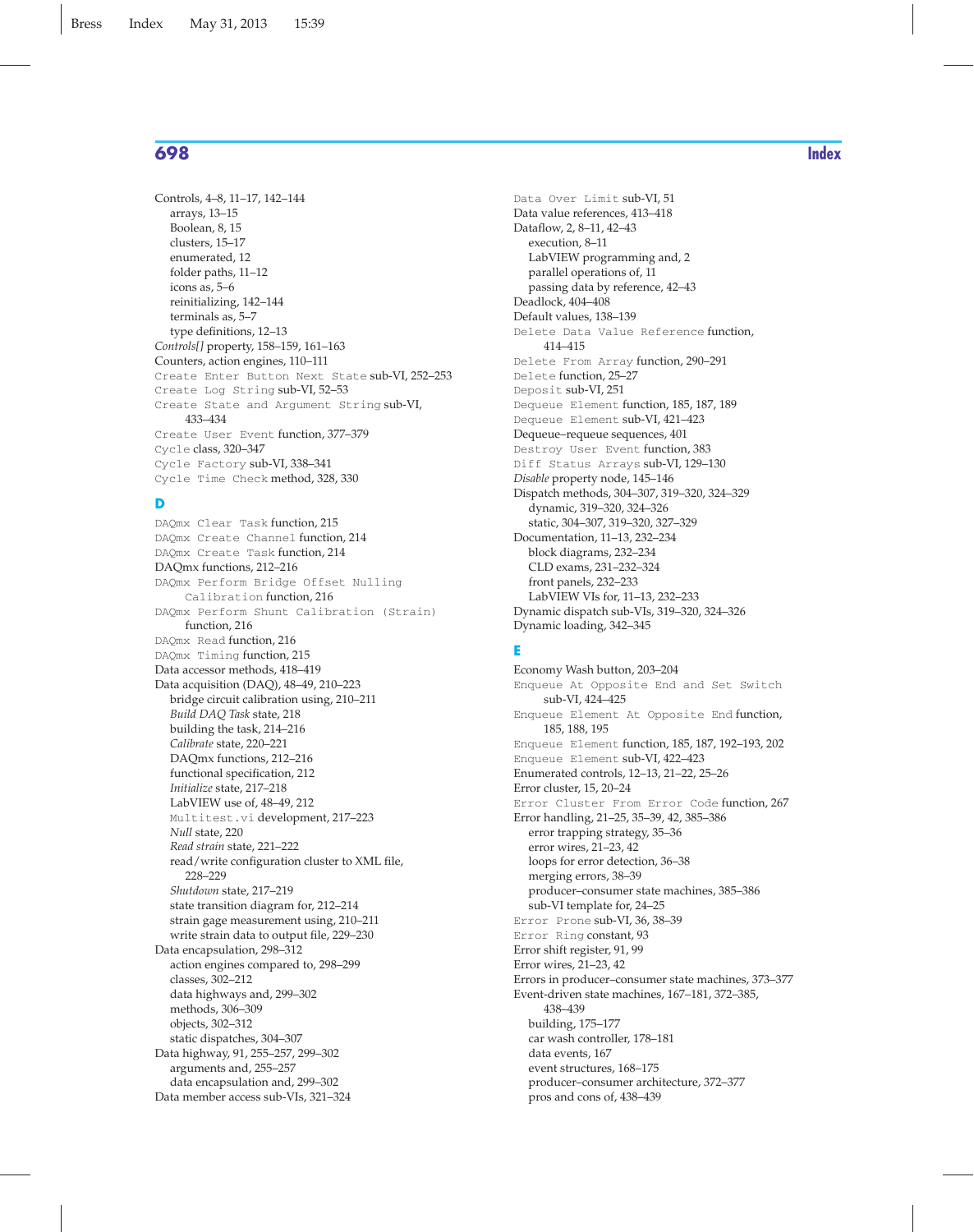*Purchase Selection* control, 178–180 *Run Test* states, 175–176 STOP button, 170–171, 175–176, 180–181 time events, 167 user events, 167, 377–385 Event structures, 168–175, 178–179, 201–206 anatomy of, 168–170 configuration window, 170–171 event queue, 171 filter events, 168–169 guidelines, 175 latched Boolean value changes, 172–173 locking the front panel, 174 loops and, 171–173 notify events, 168–169 queues and, 201–206 *Shutdown* state and, 174 *Wait* state and, 178–179

## **F**

Factory method, 338–341 Feedback nodes, 34–35, 107–110, 123–124 action engine, 107–110 car wash timer implementation using, 123–124 changing direction of, 109 initialization, 108–109 shift registers and, 34–35 File I/O, 43–47 File paths, 11–13, 25–27, 53–55 absolute, 53–55 enumerated controls, 12–13, 25–26 LabVIEW documentation from, 11–13 relative, 53–55 target and destination, 25–27 type definitions, 12–13 Filter events, 168–169 First in, first out (FIFO) concept, 185 Flat Sequence Structure, 390–393 Flatten To String function, 422 Flatten To XML function, 227–228 Folder paths, 11–12 For loops, 29, 31–33 Format Into String function, 52–53 Fract/Exp String To Number function, 241–242 Front panel, 3–5, 174

#### **G**

General Error Handler function, 36–37 Generate User Event function, 381–382 Get Account sub-VI, 250 Get Cycle Object Dynamic Loading VI, 344–345 Get Cycle Object sub-VI, 339–340 Get Date/Time String function, 52–54 Get DBL Arguments subVI, 290–291 Get File Extension function, 27, 29 Get Lamp Refnums sub-VI, 161–162 Get LV Class Default Value function, 342–345 Get LV Class Path function, 351–352 Get Message sub-VI, 249–250 Get Message Templates sub-VI, 248 Get Option Object method, 350 Get Option Station subVI, 296

Get Position method, 348–349 Get Queue and Switch sub-VI, 418–419 Get Queue Status function, 409–410 Get Signal Name sub-VI, 351–352 Get Simulated Data sub-VI, 48–49 Get Status Of All Zones sub-VI, 73–74 Get Step Factory sub-VI, 367 Get Step Object sub-VI, 366 Get Switch method, 325–326 Get Zone Status sub-VI, 73 Global resources, 298–299 Glyph menu, 405 Greater? function, 80 Guard clause, 91, 99–100

## **H**

Has-a relationships, 318–319 Hello World.vi, 3–4

#### **I**

Icon editor, 199–200, 405 Icon/connector pane, 3–4 Icons, 5–6, 18–19, 199–201 Ignition class, 361–362 Ignition Done Arguments subVI, 292 Ignition Done sub-VI, 79–80 Ignition Output sub-VI, 80 In Range and Coerce function, 81–82 Increment Index sub-VI, 244 Index Array function, 88–89 *Indexing* tunnel mode, 33–34 Indicators, 4–6 Inheritance, 316–647 car wash controller with, 345–347 child classes, 318, 332–333 class hierarchy, 337–338 composition and, 316–320 dynamic dispatch sub-VIs, 319–320, 324–326 factory method, 338–341 override VIs, 319–320, 333–338 patterns, 338–341 static dispatch sub-VIs, 319–320, 327–329 Initialize Array function, 71–72 Initialize Cycle method, 327, 330 Initialize Option method, 349–350 Initialize Status Array From Cluster Reference sub-VI, 158–160 Initialize Step method, 357 Initialize Timer method, 308–309 Initialize Zone Array sub-VI, 240–242 In-Place Element Structure, 415–417 Input area, 91 Invoke nodes, 56–57 Is-a relationships, 318–319

## **K**

Kernel sub-VIs, 112–114, 121–122

#### **L**

LabVIEW, 1–67, 302–312, 322, 331–332, 342–345 arrays, 13–15 Boolean controls, 8, 15, 20–22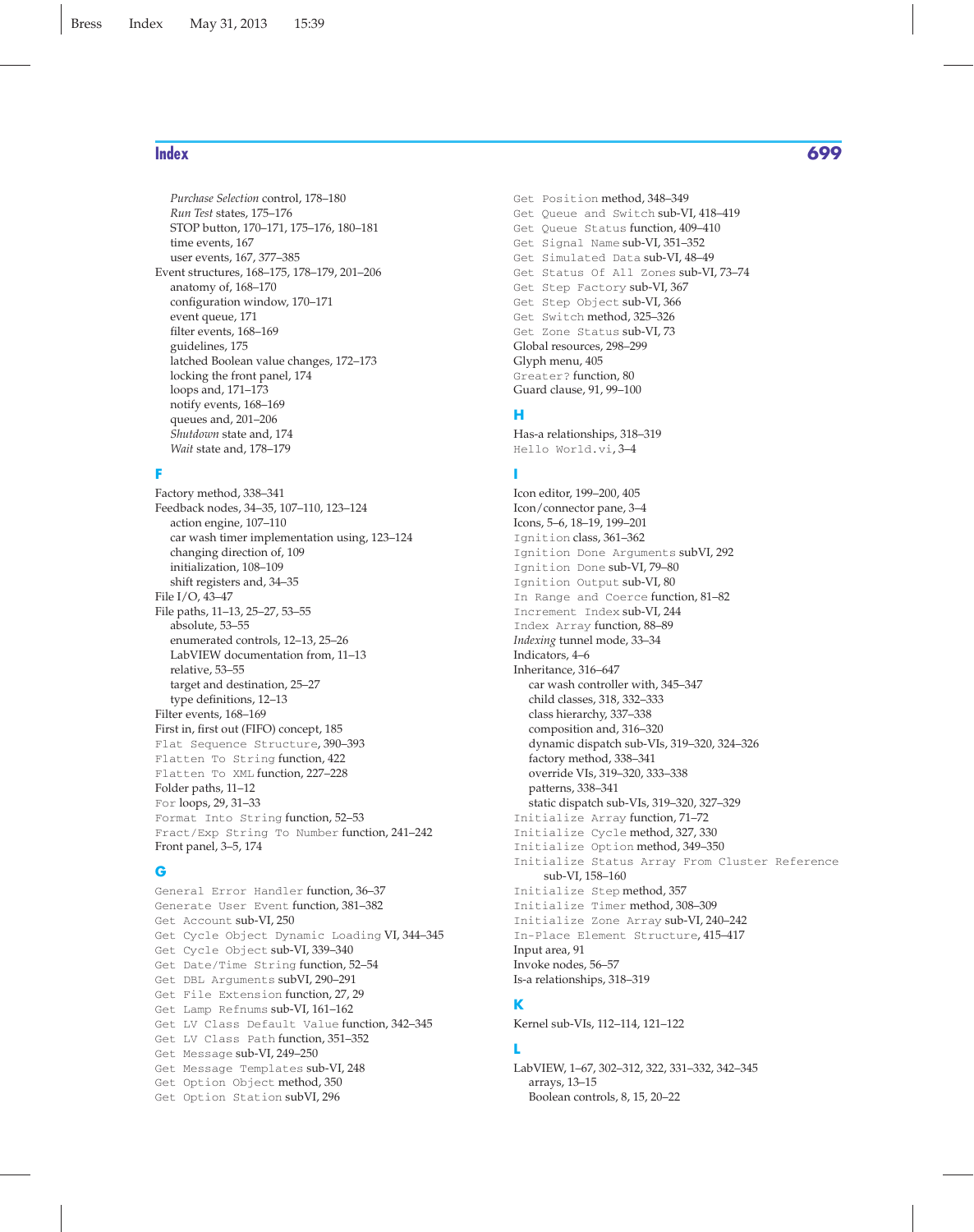LabVIEW (*continued*) case structures, 20–24 class library (.lvclass), 322, 331–332 classes, 302–212, 342–345 clusters, 15–17 coercion dots, 7–8 controls, 4–8, 11–17 data acquisition, 48–49 dataflow, 2, 8–11, 42–43 enumerated controls, 12 error handling, 24–25, 35–39 feedback nodes, 34–35 file I/O, 43–47 file paths, 11–13, 25–27, 53–55 front panel controls and indicators, 4–7 functional specifications, 61–67 graphical nature of, 1–2 icons, 5–6 invoke nodes, 56–57 loops, 27–35, 36–38, 49–51 objects, 302–312 passing data by reference, 42–43 property nodes, 56–57 shift registers, 34–35 strings, 52–54 style elements, 59–60 sub-VIs, 17–20, 24–25, 25–27, 38–39, 51–56 terminals, 5–7 timing, 49–51 type definitions, 12–13 VIs (virtual instruments), 1–4, 8–13, 15–17, 35–42, 48–49, 57–59, 61–63 Language, 411–428 class extension pros and cons, 427–428 data accessor methods, 418–419 data value references, 413–418 LabVIEW extension of, 411–428 switched queue references, 412–411, 419–427 *Last Value* tunnel mode, 33 Latched Boolean value changes, 172–173 Light Lamps method, 326 Light Zone Lamp sub-VI, 244 Lobby, 90–91 Loops, 27–35, 36–38, 49–51, 106–107, 123, 171–173, 268–273, 368–386, 390–393 action engine implementation using, 106–107 argument queue states using, 268–273 car wash timer implementation using, 123 code execution by, 27–34 error detection using, 36–38 event structures and, 171–173 feedback nodes, 34–35 For, 29, 31–33 iteration limits, 51 latched Boolean value changes, 172–173 output tunnels, 33–34 producer–consumer state machines, 368–386 race conditions and, 390–393 shift registers, 34–35 stopping parallel, 369–371 synchronization, 390–393 timing, 49–51

#### **M**

Main case structure, 92, 99–100 Main error wire, 92 Main loop, 92 Make Controls Invisible sub-VI, 155–158 Match Pattern function, 261–262 Max & Min function, 293 Mean function, 222–223 Mechanical actions, 8 Merge Errors function, 38–39 Methods, data encapsulation using, 306–309 Move function, 25–28 Move Or Delete sub-VI, 25–27 Multiply function, 7 Multitest.vi, 61–63, 97–105, 210–223

#### **N**

New Data Value Reference function, 414 Next Car Wash State sub-VI, 88 Next Signal Object sub-VI, 352 Next Sprinkler State sub-VI, 242–243 Next Traffic State String subVI, 288 Non-square icons, 199–201 Not Equal? function, 130, 164 Notify events, 168–169

#### **O**

Objects, data encapsulation using, 302–312 Obtain Queue function, 185–186, 192 Obtain Semaphore Reference function, 394–395 Obtain Switched Queue Reference sub-VI, 419–420 One Button Dialog function, 101–102 Open/Create/Replace File function, 44–45 Option class, 348–350 Option Factory sub-VI, 350–351 Option Time Check method, 350 Output area, 92 Output tunnels, 23, 33–34 case structures, 23 loops, 33–34 Override VIs, 319–320, 333–338

#### **P**

Parent class, 317 Parse Name and Time Target.VI, 277-278 Parse State and Argument Array subVI, 290 Parse State and Arguments subVI, 262 Parse State and Zone Status Array sub-VI, 433–434 Parse State subVI, 276–277 Parsing sub-VIs, 260–262, 276–278 Passing information, 42–43, 181–189, 257–260 arguments, 257–260 clusters used for, 257–260 data by reference, 42–43, 188–191 data by value, 188–189 queued state machines, 188–191 strings used for, 260 Patterns, 338–341, 383–385 classes and, 338–341 factory, 338–341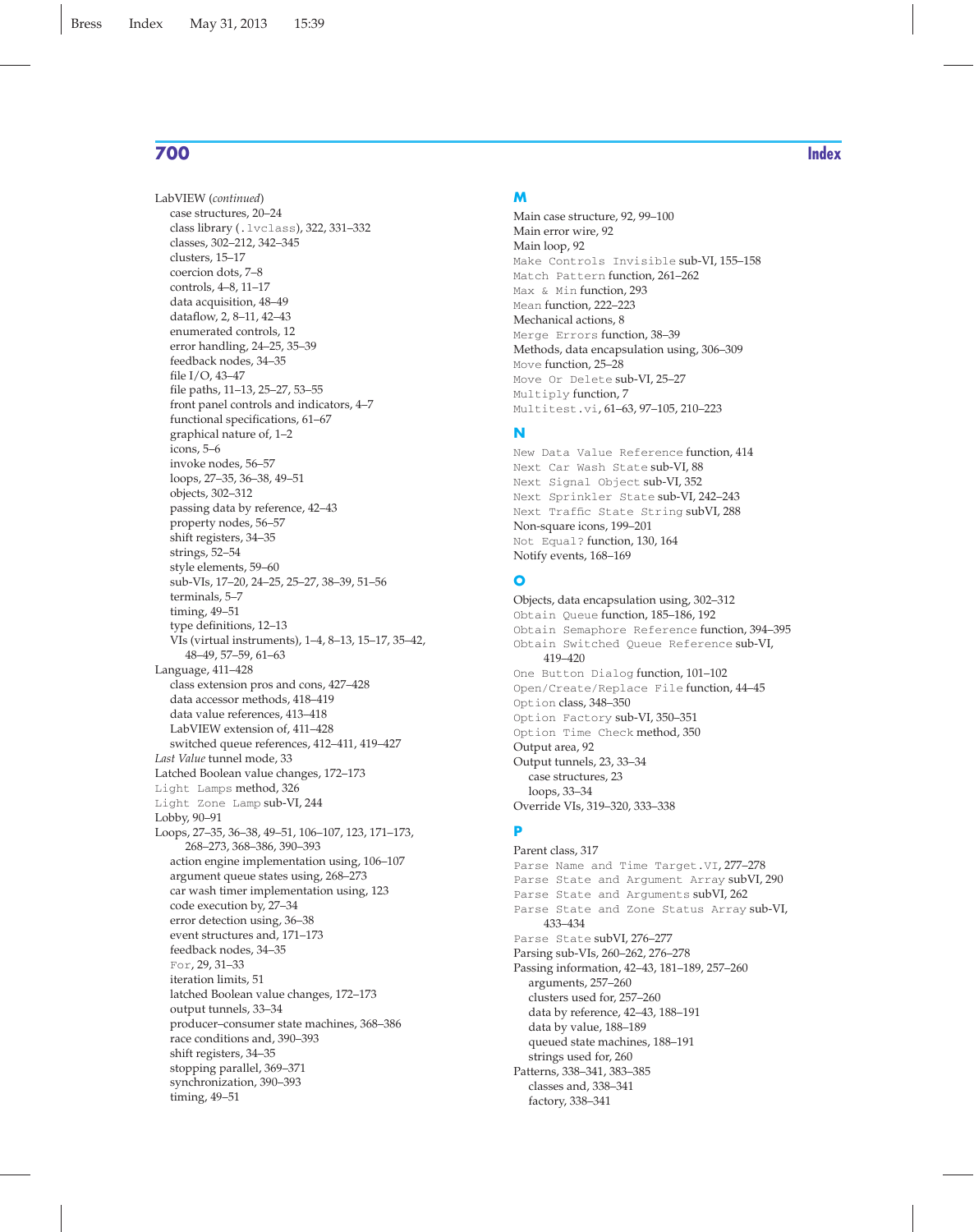producer–consumer, 383–385 user events and, 383–385 Polymorphic VIs, 164–165 Precision Float function, 8 Pre-Purge class, 360–361 Pre-Purge Done sub-VI, 79 Pre-Purge Output sub-VI, 79 Pre-Purge Timer class, 359–360 Pre-Purge Timer Done Arguments subVI, 292 Pre-Purge Timer Done sub-VI, 77–78 Pre-Purge Timer Output sub-VI, 78 Preview Queue Element function, 405–407 Producer loop error, 374–375 Producer–consumer state machines, 368–386, 397–404, 440 car wash controller, 397–404 error handling, 385–386 errors in, 373–377 events architecture, 372–377 producer–consumer architecture, 371–377 producer–consumer pattern with user events, 383–385 pros and cons of, 440 race conditions, 397–404 single-loop state machines compared to, 368–369 stopping parallel loops, 369–371 user events, 377–383, 385, 400–401 *Value(Signalling)* property nodes, 374–377, 385 Property nodes, 56–57 Prove The Pilot class, 362-363 Prove The Pilot Done sub-VI, 80–81 Prove The Pilot Output sub-VI, 81 Purge class, 365–366 Purge Done Arguments subVI, 294 Purge Done sub-VI, 85 Purge Output sub-VI, 85–86

#### **Q**

Queue reference wire, 188–189, 193, 197–199 Queued state machines, 184–209, 263–266, 268–273, 401, 439. *See also* Switched queue references arguments in, 263–266, 268–273 building, 191–196 car wash controller, 197–209 dequeue–requeue sequences, 401 event structures and, 201–206 first in, first out (FIFO) concept, 185 *Initialize* state, 192–193, 197–198 non-square icons, 199–201 passing data by reference, 188–191 pros and cons, 439 queue functions, 185–190 queue reference wire, 188–189, 193, 197–199 race conditions, 191, 401 *Run Test* states, 192–195 *Shutdown* state, 194–196, 198 string-based, 263–266, 268–273 *Wait* state, 193–195 Quotient & Remainder function, 244–245

#### **R**

Race conditions, 191, 387–410 blocking action, 389–390 deadlock, 404–408

dequeue–requeue sequences, 401 glyph menu, 405 guarding against, 393–397 living with (acceptance), 408–410 loop synchronization and, 390–393 producer–consumer car wash controller, 397–404 queue functions and, 191 semaphores and, 393–398, 402–406 sequences causing, 378–393 user events and, 400–401 Random Number (0–1) function, 48–49 Read Done method, 348–349 Read Done sub-VI, 323 Read From Spreadsheet File function, 241 Read From Text File function, 227–228 Read/write configuration cluster to XML file, 228–229 Recursive File List function, 40–41 Register For Events function, 379–381 *Reinitialize to Default* invoke node, 143–144 Reinitializing controls, 142–144 Relative file paths, 53–55 Release Queue function, 185, 188, 190, 205–206 Release Semaphore function, 394, 396–397 Release Semaphore Reference function, 396, 398 Release Switched Queue Reference sub-VI, 419–420 Replace Array Subset function, 251–252 Replace Keys With Values sub-VI, 248 Reset Lockout class, 359 Reset Lockout Done sub-VI, 76 Reset Lockout Output sub-VI, 76 Reset Timer Highway sub-VI, 299–301 Reset Timer Method sub-VI, 120 Reset Zone Array sub-VI, 73 Right File Type sub-VI, 27–30 Round To Nearest function, 76–77 Run Car Wash Cycle.VI, 280–281 Run Car Wash Option subVI, 297 Run Car Wash Option Timer lvclass sub-VI, 315 Run class, 364–365 Run Cycle method, 328–330 Run Done Arguments subVI, 294 Run Done sub-VI, 83 Run Option method, 350

#### **S**

Run Output sub-VI, 84–85

Search and Replace String function, 248–249 Search ID Array function, 27, 30 Security system controller, 71–74, 129–131, 152–165, 288–289, 446–448 arguments in, 288–289 array of control references for, 161–163 array preallocation, 71–74 CLD exam sample, 446–448 cluster references for, 158–161 color-changing indicators, 163 controls and indicators for, 447 definition of terms, 446–447 file logging, 74, 448 functional specifications, 152–154 local variables for, 154–158 operation of, 448

## **Index 701**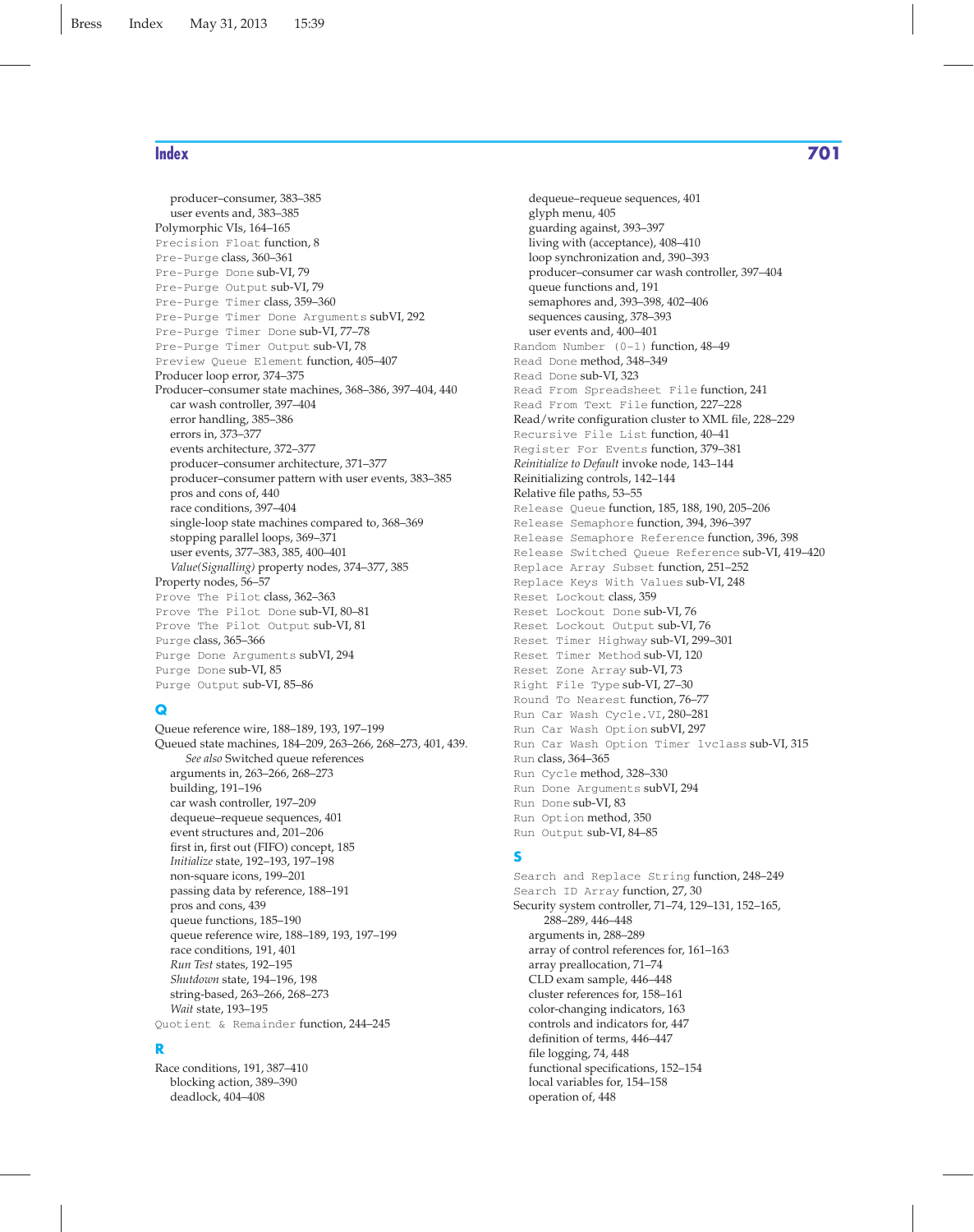Security system controller (*continued*) polymorphic sub-VIs for, 164–165 states of, 71 sub-VIs for, 129–131 Select function, 104–105 Semaphores, 393–398, 402–406 Service Zone sub-VI, 244–245 Set Display method, 348–349 Set File Position, 45 Set Option Display subVI, 296 Set Zone Colors sub-VI, 160, 162 Setup Stop or Error sub-VI, 240 Shift registers, 34–35, 91–92, 98–99, 106–107 action engine storage, 106–107 error, 91, 99 feedback nodes and, 34–35 loop storage, 34–35 state constant, 92, 98 state machines, 91–92, 98–99 uninitialized, 35, 106–107 Shut Down Code sub-VI, 38–39 Shutdown or Error sub-VI, 408–410 Signal Map subVI, 288 Simulated Data Acquisition.vi, 48–49, 53, 57–59 Split and Queue subVI, 271–273 Split String and Enqueue sub-VI, 423–424 Spreadsheet String To Array function, 269–270 Sprinkler controller, 458–462 CLD exam sample, 458–462 configuration file, 462 controls and indicators for, 461–462 sequence of operation, 459–461 Square function, 9–11 Start class, 363–364 Start Done Arguments subVI, 292 Start Done sub-VI, 81 Start Output sub-VI, 83 State and Time Target subVI, 295–296 State constant, 92, 98 State machines, 90–105, 132–150, 167–181, 184–209, 254–273, 368–386, 438–441 arguments and, 254–273, 439–440 building, 97–105 car wash controller applications, 132–150, 178–181, 197–209 classic, 90–105, 438 classes and, 440 coupling, 440–441 disadvantages to using strings, 266–268 elements of, 90–92 even-driven, 167–181, 438–439 front panel, 98 guard clause, 91, 99–100 improving string-based, 268–273 *Initialize* state, 101–102, 142–144, 192–193 main case structure, 92, 99–100 placements of elements in, 96 producer–consumer, 368–386, 440 pros and cons of, 438–440 queued, 184–209, 439 queued-string, 263–266

*Run Test* states, 101–103, 175–176, 192–195 shift registers, 91–92, 98–99 *Shutdown* state, 100–101, 140–141,151, 194–196 skeleton layout, 98–99 state enumerated constant, 97–98, 134–135 state identification, 97 string-based, 263–273 structure of, 92–95 *Wait* state, 102–105, 145–146, 178–179, 193–195 State shift register, 92, 98 State transition diagrams, 62–63, 66–67 State variable method, 111–114, 115–116, 123–134 action engine storage, 111–114 kernel sub-VIs for, 112–114, 123–124 car wash timer storage, 115–116, 123–124 Static dispatch, 304–307, 319–320, 327–329 data encapsulation and, 304–307 inheritance and, 319–320, 327–329 sub-VIs, 319–320, 327–329 Step class, 355–357 Step Done method, 357 Step Output method, 357 Stop or Error sub-VI, 140, 197–201 Stopwatch Kernel sub-VI, 112–114 Stopwatch Timer action engine, 127 Stopwatch Timer Kernel sub-VI, 127 Strain gage measurement, 210–211. *See also* Data acquisition String Changed Kernel sub-VI, 313–314 String Changed.vi, 126 String Length function, 423 String Subset function, 436 String To Array subVI, 269–271 String To Character Array sub-VI, 435 String To Path sub-VI, 342–344 String-based state machines, 263–273 disadvantages to, 266–268 improving, 268–273 queued, 263–266 string-based VIs, 263–266 Strings, 13–15, 52–54, 260–260 arguments passes using, 260 arrays, 13–15 controls and indicators, 13–15 parsing sub-VIs, 260–262 simulated log of data as, 52–54 Sub-VIs, 17–20, 24–25, 25–30, 38–39, 51–56, 112–114, 260–262, 276–278, 304–307, 319–329 action engines, 112–114 appending files, 54–56 arguments and, 260–262, 276–278 connector pane, 17–20 creating, 17–20 data member access, 321–324 dynamic dispatch, 319–320, 324–326 error handling, 24–25, 38–39 file paths, 25–27, 53–54 inheritance and, 319–329, 333–338 kernel, 112–114 Move Or Delete, 25–27 parsing, 260–262, 276–278 Right File Type, 27–30 static dispatch, 304–307, 319–320, 327–329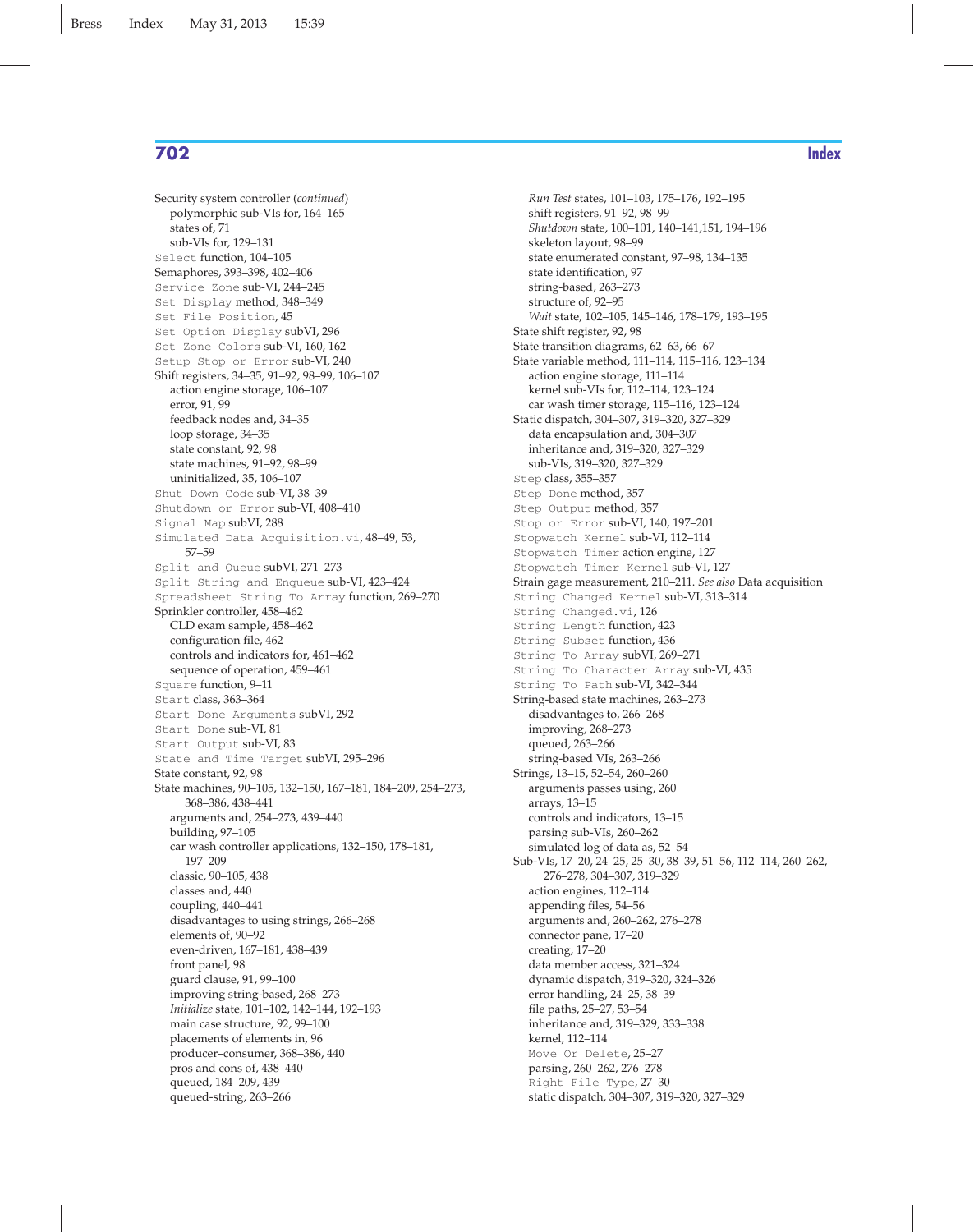*Switch When Pressed* buttons, 203–204 Switched Enqueue At Opposite End sub-VI, 425–426 Switched Queue class, 412–419

#### **T**

Terminals, 5–7 Testing LabVIEW programs, 61–62 Time and Proximity Check sub-VI, 119–120 Time Check method, 306–307 Timer class, 303–312 Timing, loops and, 49–51 To More Generic Class function, 154–155, 157 To More Specific Class function, 154, 156 Top-down design, 132 Traffic light controller, 68–70, 127–129, 288, 313, 351–353, 444–445 auto reset timer, 313 class inheritance and, 351–353 mapping functions, 288 operation of, 444–445 states of, 68–70 subVIs for, 127–129 symmetry of, 69–70 Type Cast function, 87 Type definitions, 12–13

#### **U**

Unbundle By Name function, 15–17, 148 Unbundle function, 15–16 Underbody Wash class, 332–336 Unflatten From String function, 423 Unflatten From XML function, 229 Uninitialized shift registers, 35, 106–107 Unregister For Events function, 382–383 Update Account File sub-VI, 251 Update Log Action Engine sub-VI, 225 Update Log Slowly sub-VI, 429 Update log sub-VI, 130–131, 225 User events, 167, 377–385, 400–401 creating, 377–379 event-driven state machines, 167 generating, 381–382 producer–consumer car wash controller using, 400–401 producer–consumer pattern using, 383–385 producer–consumer state machines, 377–386 race conditions, 400–401 registering, 379–381 unregistering, 382–383 use of, 377–383

### **V**

*Value* property node, 144 *Value(Signalling)* property nodes, 374–377, 385 Verify Account sub-VI, 250–251 Virtual instruments, *see* Sub-VIs; VIs VIs, 1–4, 8–13, 15–17, 35–42, 48–49, 57–59, 61–63, 319–320, 333–341 block diagram, 3–4 cluster elements, 15–17 data acquisition, 48–49 dataflow execution for, 8–11 development of, 57–59 documentation and, 11–13 enumerated controls, 12 error handling, 35–39, 42 factory method for, 338–341 front panel, 3–5 graphical nature of, 1–2 icon/connector pane, 3–4 inheritance and, 319–320, 333–341 invoke nodes, 56–57 LabVIEW program as, 1–4 override, 319–320, 333–338 property nodes, 56–57 state transition diagrams for, 62–63 targeted extensions, 39–41 testing LabVIEW programs, 61–62 type definitions, 12–13 *Visible* property, 155–158

## **W**

Wait (ms) function, 429–430 *Wait* state, 102–105, 134, 145–146, 178–179, 193–195, car wash controller, 134, 145–146, 178–179 queued state machines, 193–195 state machines, 102–105, 145–146, 178–179, 193–195 Wait Until Next ms Multiple function, 49–51 While loops, 29–31 Wires, 6–7, 19–20 Withdrawal sub-VI, 251 Write Done method, 348–349 Write Done sub-VI, 324 Write strain data to output file, 229–230 Write To Boiler Log File sub-VI, 126 Write To Log File Data Highway sub-VI, 313–314 Write To Log File sub-VI, 74 Write To Spreadsheet function, 251, 253 Write To Text File function, 45–46

# **Index 703**